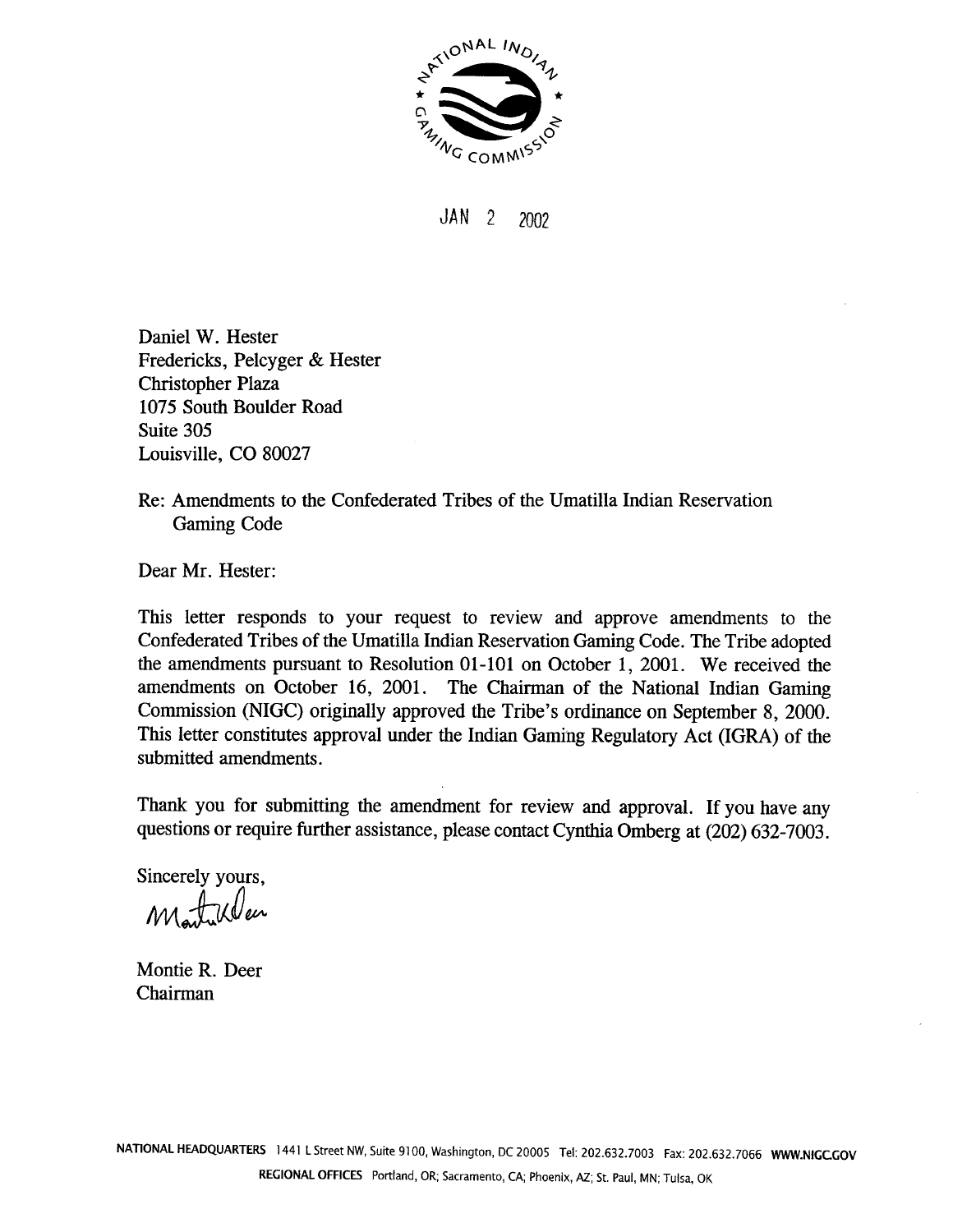**Resolution No. 01-101** 

## CERTIFICATE

The undersigned, Antone Minthorn and Rose Mary Narcisse, hereby certify that they are the Chairman and Secretary, respectively, of the Board of Trustees, of the Confederated Tribes of the Umatilla Indian Reservation of Oregon ("Confederated Tribes") and that the Board of Trustees, in the Tribal Administration Offices in Mission, Oregon, on October 1, 2001 after being polled adopted by a vote of 7 to  $0$ , 0 abstaining, the following Resolution.

## RESOLUTION

- WHEREAS. the Board of Trustees is the governing body of the Confederated Tribes by the Authority set forth in Article VI. Section 1 of the Constitution and By-laws of the Confederated Tribes adopted on November 4, 1949 and approved by the Secretary of Interior on December 7, 1949; AND
- WHEREAS, pursuant to Article VI, Section 1 (d) the Board of Trustees has the authority to "promulgate and enforce ordinances governing the conduct of all persons and activities within the boundaries of the Umatilla Indian Reservation providing for the procedures of the Board of Trustees, in carrying out any powers herein conferred upon the Board of Trustees": AND
- **WHEREAS.** the Board of Trustees adopted the Tribal Gaming Code by Resolution 00-82 on August 14, 2000, which Code has been approved by the National Indian Gaming Commission (NIGC) on September 8, 2000, as required by the Indian Gaming Regulatory Act (IGRA); AND
- **WHEREAS.** Wildhorse Casino management has proposed minor amendments to the Gaming Code. which amendments have been reviewed by the Tribal Gaming Commission; AND
- WHEREAS, the Tribal Gaming Commission has transmitted the amendments to the Board of Trustees with their recommendation for approval: AND
- WHEREAS, the Board of Trustees conducted a worksession to review the attached amendments to the Gaming Code on Angust 30, 2001. NOW THEREFORE BE IT
- **RESOLVED,** that the Board of Trustees hereby approves the attached Amendments to Sections 9, 22 and 30 of the Gaming Code; AND BE IT FINALLY
- **RESOLVED,** that the Board of Trustees hereby authorizes its Chairman to submit the attached Gaming Code amendments to the NIGC for their approval as required by IGRA.

Dated this 1" day of October, 2001

**Board of Trustees** 

Rese Many Maccione

ATTEST:

**Board of Trustees**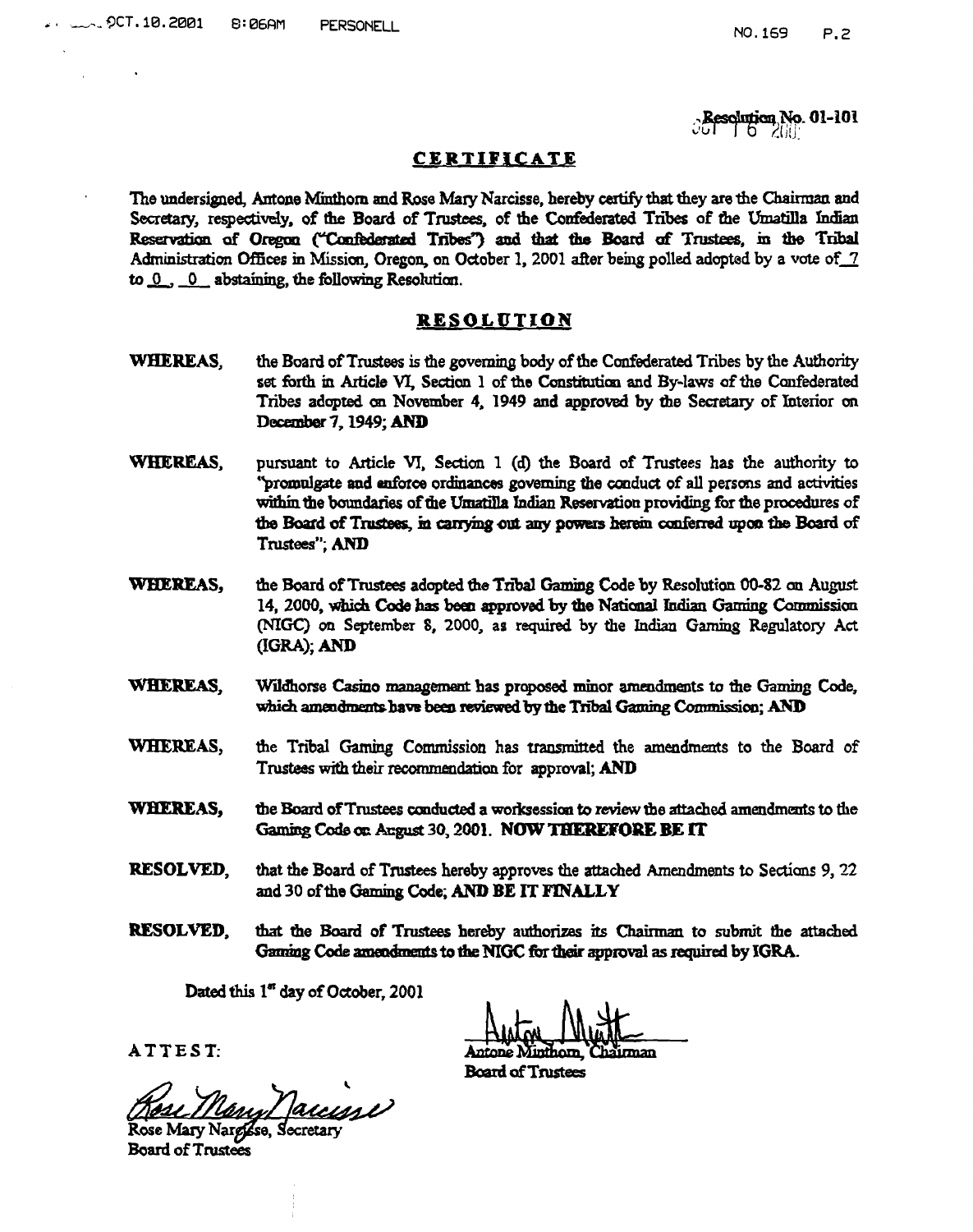## **ATTACHMENT TO BOARD OF TRUSTEES RESOLUTION 01-101 AMENDMENTS TO GAMING CODE**

- **1.** Section 9 shall be revised in its entirety as follows:
	- §9. PRIZES

 $\overline{z}$ 

A. No Assignments.

The right of any person to a Prize is personal and may not be assigned.

- B. Unclaimed and Illegal Prizes.
	- **1.** Any unclaimed Prize of a Class **II** or Class **LII** Gaming activity shall be retained by the owner of the gaming activity or enterprise, and be available to the winner of the Prize, for ninety days after the Prize is available to be claimed except as follows:
		- a. Any Off Track Betting Prize must be collected within 90 days . after the end of the race meet.
		- b. Any Keno Prize must be collected as follows:
			- (1) A single race Prize must be collected prior to the beginning of the next race;
			- *(2)* A 2 to 20 race Prize must be collected within 30 days of the date the Keno ticket is issued; and
			- **(3) A** 21 and above race Prize must be collected within 360 days the Keno ticket is issued.
	- 2. Any person who fails to claim a Prize during such time shall forfeit all rights to the Prize and the Prize shall become the property of the Tribes. The Gaming Operation shall provide patrons with adequate notice of the applicable redemption period for all Prizes.
	- **3.** Prizes are conditioned on lawful play of games and may not be awarded to a Player when obtained in violation of this Code or any regulations promulgated thereunder. Under Prize won by a person

 $\hat{I}$